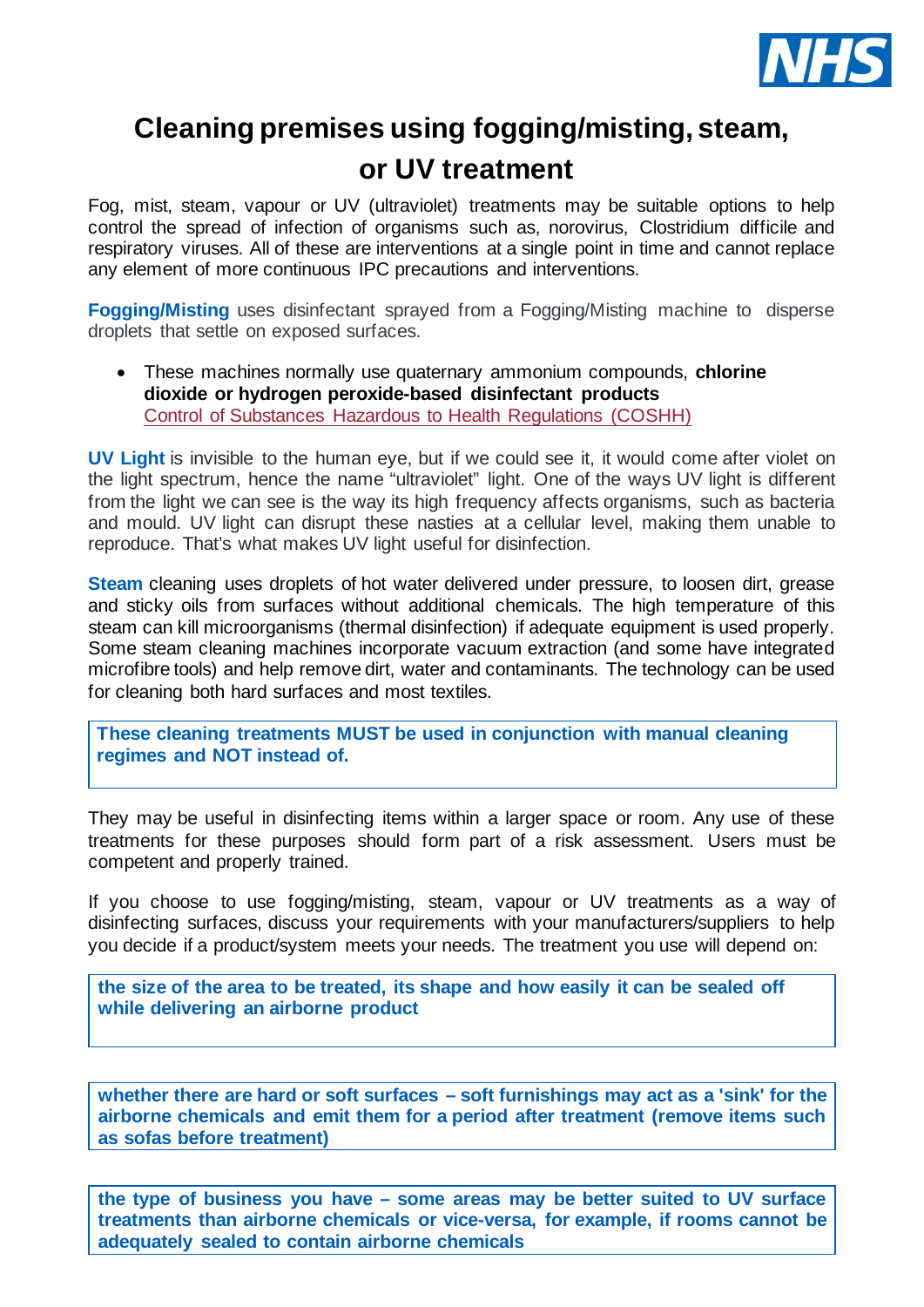

**Ensure that you follow the manufacturer's instructions to ensure you are using the product safely and effectively.**

#### **Safety Considerations**

Disinfectants applied as a fog/mist may reach harmful levels during delivery and UV systems may cause eye/skin damage if people enter an area undergoing treatment. There is a risk of burns when using steam and be careful of electrical appliances.

People should not enter rooms being treated by UV or disinfectants applied as fog, mist. Discuss with suppliers what safety features they can provide to prevent inadvertent access to a room during treatment, for example hazard-monitoring sensors and how users can assess when an area/room is safe to enter after treatment.

Locking rooms during the treatment will help to contain the emissions but other measures such as taping of doorway gaps or plastic screening off of some areas of the room may also be required. Good ventilation will also help clear the disinfectant after the treatment if this can be controlled from outside of the room.

Any equipment used to deliver the disinfectant by these means must comply with the relevant UK law. [https://www.hse.gov.uk/coronavirus/disinfecting-premises-during](https://www.hse.gov.uk/coronavirus/disinfecting-premises-during-coronavirus-outbreak.htm)[coronavirus-outbreak.htm](https://www.hse.gov.uk/coronavirus/disinfecting-premises-during-coronavirus-outbreak.htm)

### **Fogging/misting, vapour method**



If using fogging/misting, you should ensure the correct concentration of the active chemical is used to achieve disinfection. A wet surface or residue, will be left behind, which may present a hazard to anyone entering the room after the treatment is completed

Hydrogen peroxide may be used as a cold-generated mist or as a thermally generated vapour.

**Non-contact disinfection does not remove the need for surface manual cleaning and, surfaces that are dirty will reduce** 

**the effectiveness of disinfectant.**

Disinfectants dispersed by fog, mist, may not result in even application to all surfaces. Hidden or 'shadowed' surfaces, or the surface underneath objects, may not be disinfected. The use of these methods in rooms of complex design with multiple surfaces may not be suitable.

Seek advice from your supplier/company representative on what treatment is appropriate for the environment you are disinfecting.

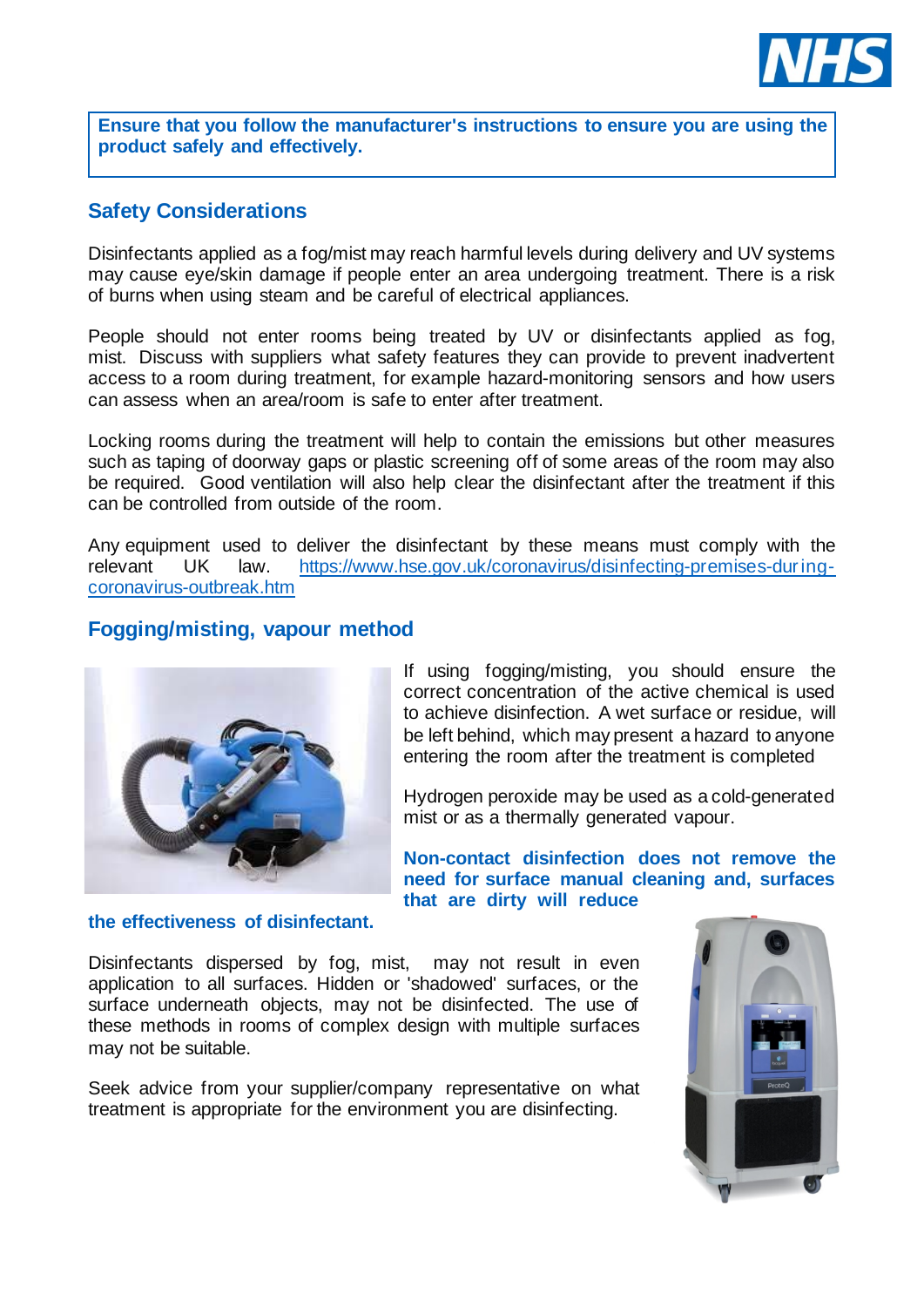

#### Considerations when fogging / misting

| <b>Uses</b>                                | <b>Limitations</b>          | <b>Hazards</b>                            |
|--------------------------------------------|-----------------------------|-------------------------------------------|
| <b>Hard surfaces</b>                       | Soft furnishings/fabrics    | Harmful levels of<br>disinfectants can be |
| Equipment such as beds,<br>chairs, tables. | These may absorb chemicals. | released.                                 |
|                                            |                             | Eye and skin damage                       |
|                                            |                             | Flammable.                                |

# **UV method**



Compared to disinfectants applied as a fogging/misting , UV treatment of surface leaves no chemical residue behind. However, UV may present a risk for injury to unprotected skin and eyes if operators do not take necessary precautions.

All sources of UV light can only destroy micro-organisms reliably where the light can fall directly on surfaces for enough time within a maximum distance – you should seek advice from your supplier/company representative.